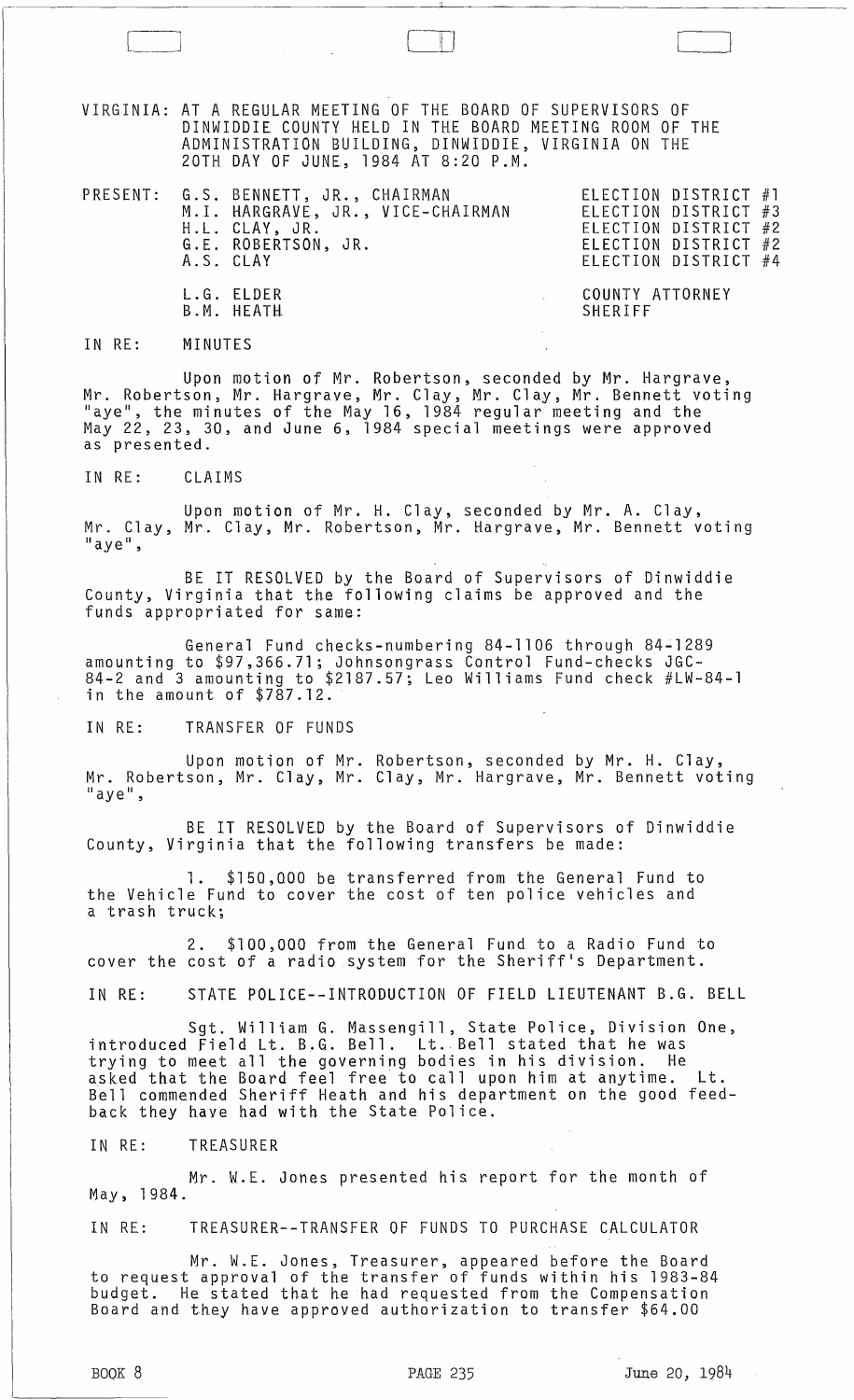from the mileage category or office expense category to Capital Outlay to allow the purchase of a replacement calculator.

Upon motion of Mr. H. Clay, seconded by Mr. Hargrave, Mr. Clay, Mr. Hargrave, Mr. Clay, Mr. Robertson, Mr. Bennett voting <sup>"</sup>aye",

BE IT RESOLVED that the Board of Supervisors of Dinwiddie County, Virginia concurs with the Compensation Board's approval to transfer \$64.00 within the Treasurer's 1983-84 budget to purchase a replacement calculator.

IN RE: SHERIFF--AUTHORIZATION TO PURCHASE MOBILE RADIOS

Sheriff B.M. Heath appeared before the Board to request authorization to purchase 16 mobile radios off State contract to update the communications equipment in his department. A complete study has been made of the communications needs of the Sheriff's Department and this is the first step in meeting the recommendations outlined by the State. The present State contract for low-band mobile radios expires June<sup>'</sup>30, 1984.

Upon motion of Mr. Robertson, seconded by Mr. H. Clay, Mr. Robertson, Mr. Clay, Mr. Clay, Mr. Hargrave, Mr. Bennett voting "aye", the Sheriff was authorized to purchase 16 mobile radios off the present State Contract for low band mobile radios.

IN RE: BUILDING INSPECTOR

Mr. J.L. Blaha presented his report for the month of May, 1984.

IN RE: ENTERTAINMENT PERMIT--ERNEST RICHARDSON & CLIFFORD MAXFIELD

The Director of Planning presented an application for an entertainment permit from Mr. Ernest Richardson and Mr. Clifford Maxfield to hold a music festival on July 21, 1984 from 6:00 P.M. until 2:00 A.M. The event will be held on the property of Pear1ene Batts on Rt. 613. He stated that dances have been held there before and the Sheriff's Department has a noise ordinance to enforce. Mr. Richardson appeared in support of the request.

Upon motion of Mr. Hargrave, seconded by Mr. H. Clay, Mr. Hargrave, Mr. Clay, Mr. Clay, Mr. Robertson, Mr. Bennett voting "aye", the request for an entertainment permit by Ernest Richardson and Clifford Maxfield to hold a music festival on July 21, 1984 was approved with the conditions as stated therein.

IN RE: ENTERTAINMENT PERMITS--RICHARD A BEASLEY

The Director of Planning presented two applications for entertainment permits for Mr. Richard A. Beasley to hold music festivals on July 4, and July 14, 1984 from 8:00 P.M. until 2:00 A.M. at the Orioles Baseball Park located on Rt. 605. He stated that similar events had been held at this location before and there had been no problems.

Upon motion of Mr. Hargrave, seconded by Mr. H. Clay, Mr. Hargrave, Mr. Clay, Mr. Clay, Mr. Robertson, Mr. Bennett voting "aye", the request for entertainment permits by Mr. Richard A. Beasley to hold music festivals on July 4 and 14, 1984 at the Orioles Ball Park on Rt. 605 was approved with the conditions stated therein.

IN RE: SOCIAL SERVICES--APPRECIATION FOR SERVICE--A.S. CLAY

Mrs. King B. Talley appeared before the Board to express her appreciation to Mr. A.S. Clay for his years of service on the Social Services Board. She gave Mr. Clay a report of the department's activities for the past 10 years. Out of 115 meetings, Mr. Clay attended 110.

 $\sim$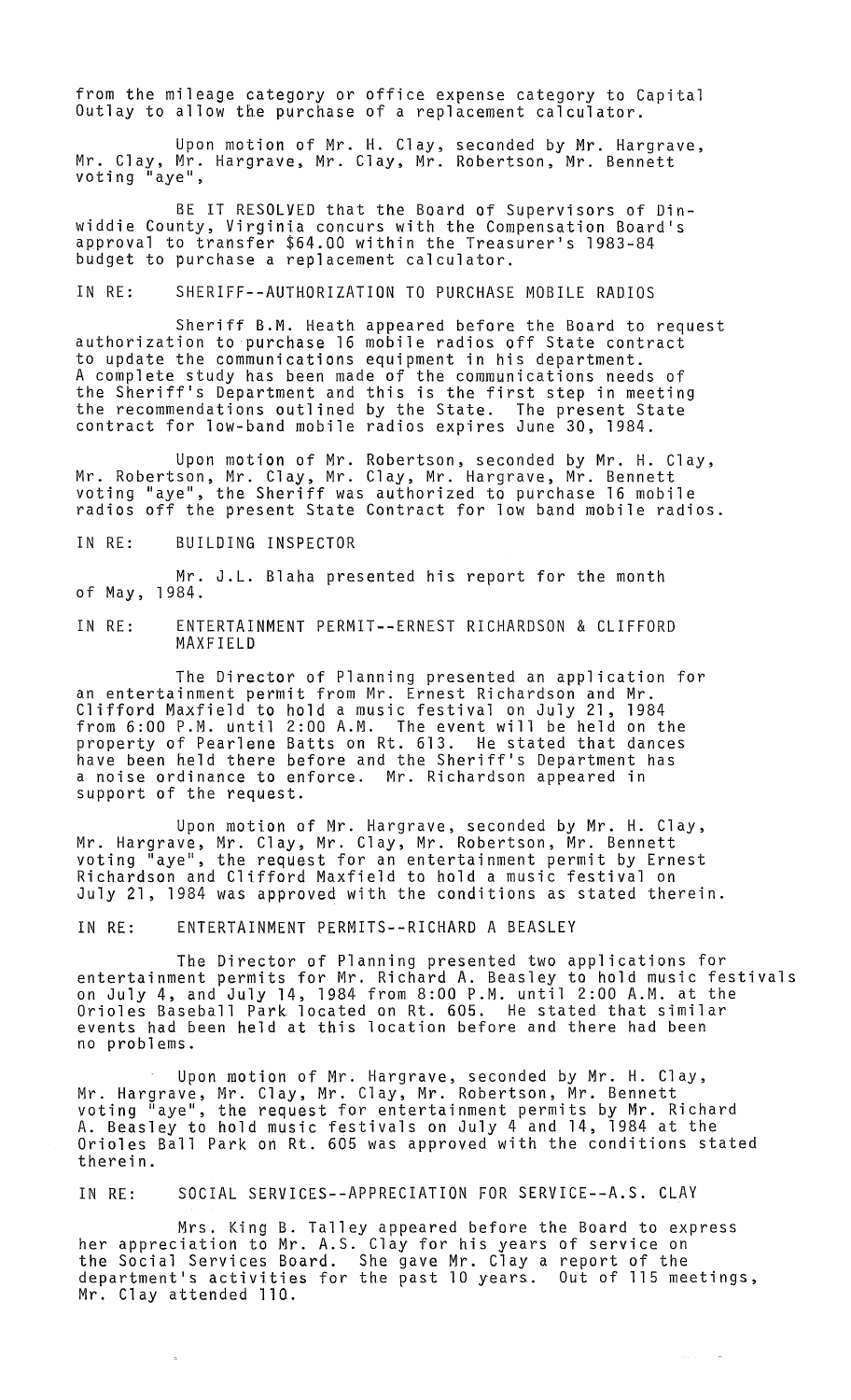IN RE: VIRGINIA DEPARTMENT OF HIGHWAYS & TRANSPORTATION-- PUBLIC HEARING ON 1984-85 SECONDARY ROADS CONSTRUCTION BUDGET

This being the time and place as advertised in the Progress-Index on Friday, June 8, 1.984 and Friday~ June 15, 1984 for the Board of Supervisors to conduct .a public hearing jointly with the Department of Highways and Transportation to receive comments from interested citizens concerning the 1984-85 secondary roads construction budget.

Mr. Mac Neblett, Resident Engineer, VDH&T, reviewed,the proposed budget.

1. Mrs. Betty Williams spoke to the safety hazard on Rt. 631 at Sutherland. She stated it was very dangerous turning into Rt. 631 from 460W going towards Dinwiddie for about 1/2 mile, especially at the ball field. She said there have been several accidents and requested. that the Hi,ghway Department give this road consideration in its 1984-85 budget.

Mr. Robertson added that traffic has been increasing in that area because of the development in Sutherland and safety is a major concern.

Mr. Neblett stated he would look at the area. He could not give an estimate now but it would be an item for the Six-Year plan or a budget improvement item.

, Mr. H. Clay added there were two bad points; the entrance to the ball field and a hump in the bottom which is a site problem.

2. Mr. Romel Tucker appeared to speak for Rt. 666. He stated that he and other representatives have been to the hearings quite a few times and they still want their road paved. He added that because of the flooding, they can't get home at times.

Mr. Neblett stated that Rt. 666 is in the Six-Year Plan for funding beginning in 1988-89.

Mrs. Tucker asked why the. road -could not be funded sooner. Mr. Neblett advised her that minor improvements can be made this year, i.e., blading and keeping the dust down; be made this year, i.e., biading and keeping the dust down, allover the County. He added there was a possibility that the project could be moved up in the six-year plan. Mr. Tucker project could be moved up in the six-year plan. Mr. lucket Neblett stated he did not envision that.

Mr. Bennett stated there are 90 miles of dirt road in the County and everyone feels the same as you. He added they should feel fortunate to be included in the Six-Year Plan.

Mr. Robertson asked if there were any temporary measures that could be taken. Mr. Neblett stated possibly, but it could take away from future monies.allocated to.the road.

Mr. Hargrave stated that the problem is where the power line crosses. Maybe that portion could be moved forward for funding. Mr. Otha Pegram stated he understood it was going to be raised soon.

Mr. Hargrave stated he felt. they might have been able to make these improvements had the right-of-way been obtained. He said we are improving three dirt roads now because they have the right-of-ways and are easy to do. But people can get in and out of these roads as they are now. He added this bothered him in principle. He asked if the Highway Department could proceed

BOOK 8 **PAGE 236** PAGE 236 June 20, 1984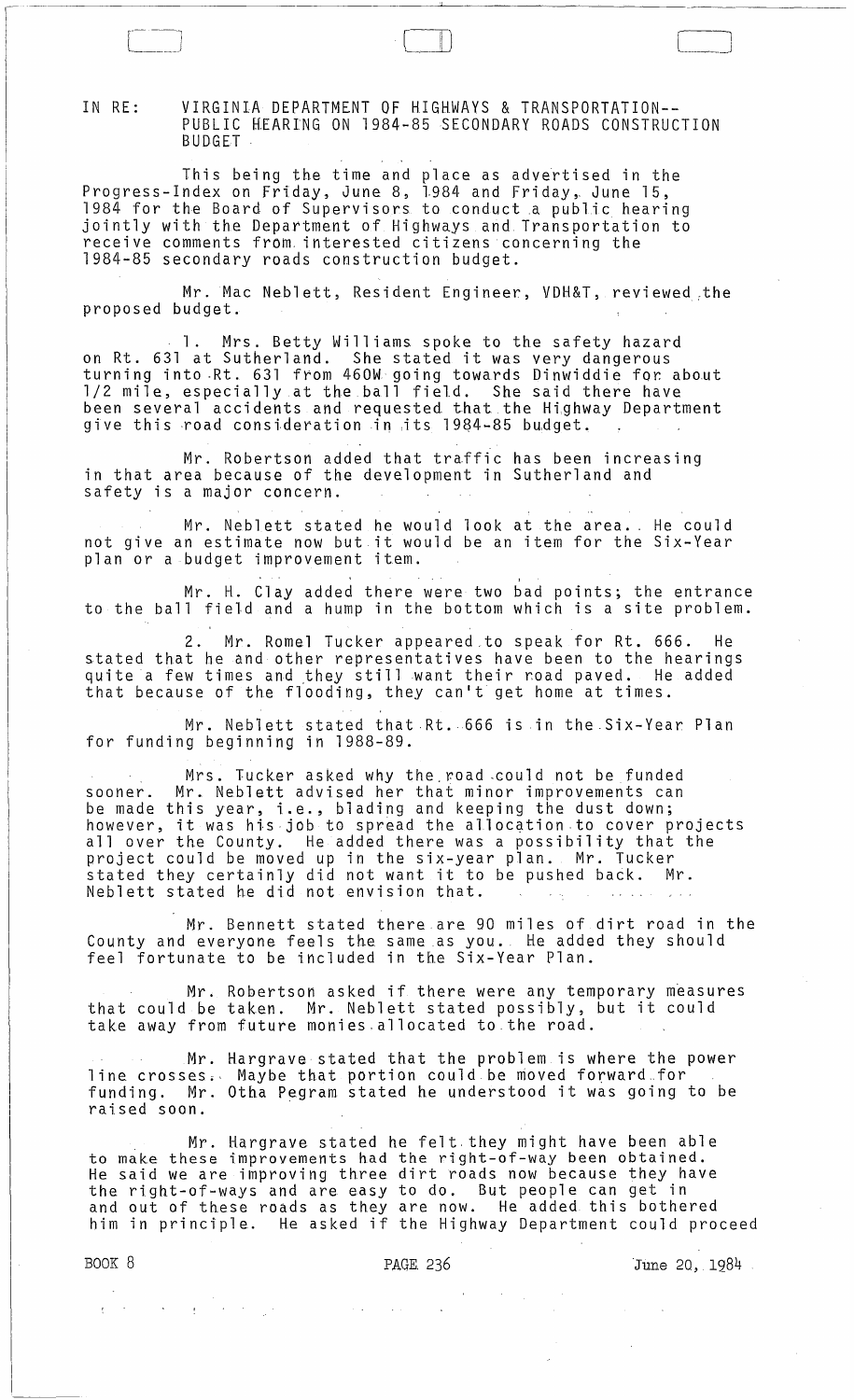with getting the right-of-way on Rt. 666 and then should the County receive extra funds again make some step improvements on this road rather than the short subdivision roads they are improving now.

Mr. Neblett stated they could proceed with the rightof-way but he would like to look at moving Rt. 666 forward when the Six-Year Plan is revised. Mr. Robertson stated he would support changing the priority of Rt. 666.

3. Mr. Clay stated he would like to get Rt. 715 in the program as soon as possible. Mr. Neblett stated they need rightof-way and should probably look at getting it into the Six-Year Plan.

There being no further comments, the public hearing was closed.

The Board asked Mr. Neblett to look at the safety problem on Rt. 631 and come back for action on the construction budget at the July 18, 1984 meeting.

IN RE: YOUTH SERVICES COMMISSION

Mr. Charlie Hawkins, Chairman, Youth Services Commission, appeared before the Board to introduce the newly appointed Commission members and give a brief review of the Commission's activities.

Mr. Robertson stated that the Commission has proved to be a real asset and thanked all those who have served. Mr. Bennett also expressed his appreciation to the members for attending the meeting.

IN RE: AEZONING APPLICATION P-84-1--PETERSBURG-DINWIDDIE COUNTY AIRPORT & INDUSTRIAL AUTHORITY

A public hearing was held on rezoning application P-84-l at the April 18, 1984 meeting. Action was postponed at that time.

The Director of Planning reviewed the material pertaining to this request.

Mr. Robertson asked what could be done with Industrial zoning that couldn't be done with Business. The Director of Planning stated the uses are different. Most all businesses are allowed in B-2. The M-2 classification is for heavy industrial uses. Mr. Robertson asked what property was zoned on the east side of the Airport across from the school. The Director of Planning stated M-2. Mr. Robertson asked if this parcel would control the entrance to the Airport. He stated the Board has been concerned about having an attractive entrance.

The Director of Planning stated that piece of property belongs to Mr. Henshaw. Mr. Robertson asked wouldn't this be spot zoning or messing up the intent of the industrial park. The Director of Planning stated that was hard to answer.

Mr. Robertson stated that if the Airport Authority has relinquished title to the property, they have no control of the entrance.

Mr. Hargrave stated he agreed but the Authority may want to save the land across the road for an entrance. He felt business B-2 is a cleaner use.

Mr. Gilbert Henshaw stated that he had pledged to cooperate with the Airport and would develop attractive buildings on the land. He stated he would work with them on an attractive entrance to add to the industrial park. He stated the industrial zoning was of no use to him because he wanted to locate a bank there. He added that he also gave up his air rights in the exchange.

Upon motion of Mr. A. Clay, seconded by Mr. Hargrave, Mr. Clay, Mr. Hargrave, Mr. Clay, Mr. Robertson, Mr. Bennett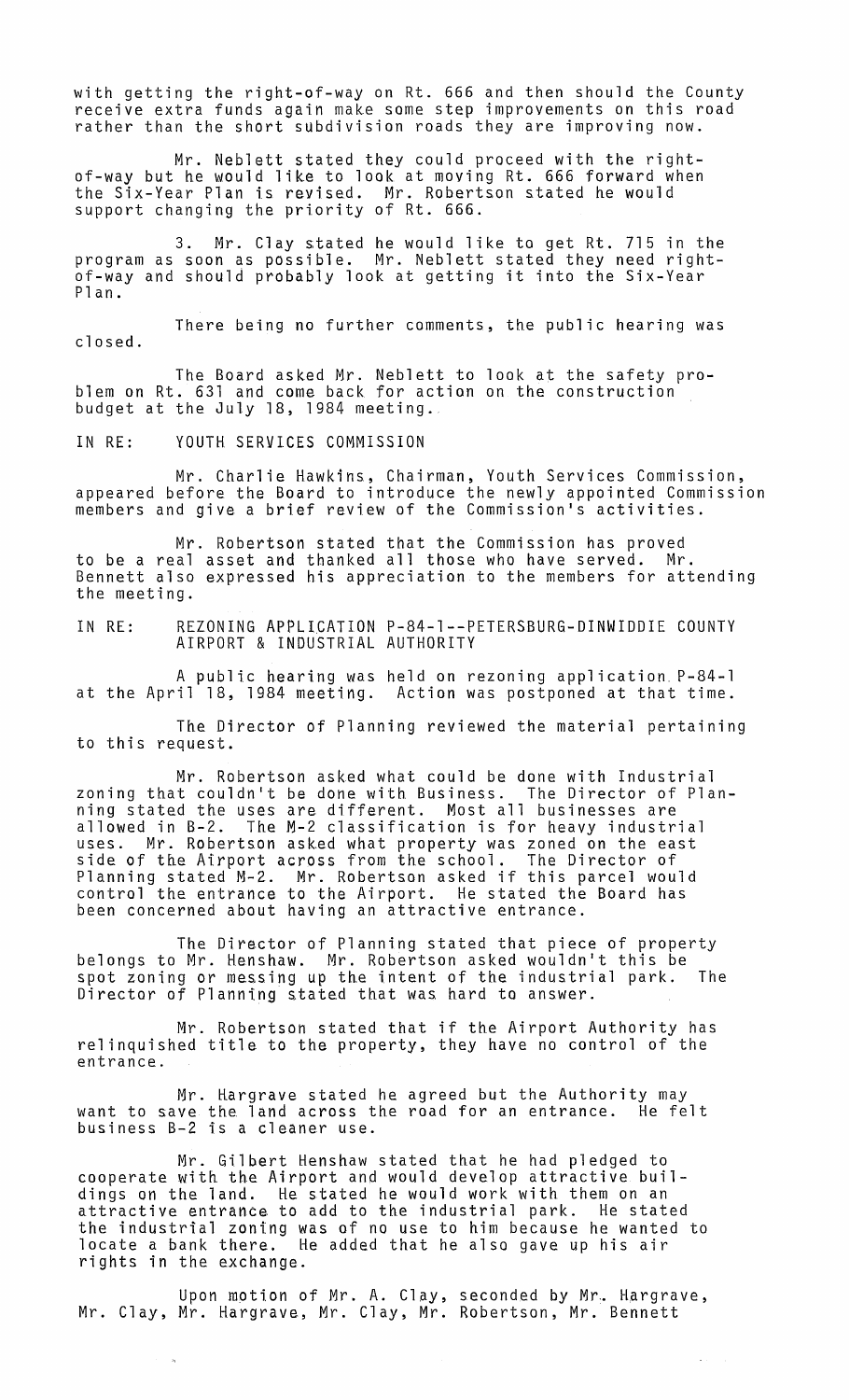voting "aye",

BE IT ORDAINED by the Board of Supervisors, Dinwiddie, Virginia that the Dinwiddie County Code be amended by changing a 0.828 acre portion of Section 20, Parcel 82, from Business, B-2 to Industrial, Heavy, M-2.

 $\Box$ 

In all other respects, said ordinance is hereby reordained.

IN RE: REZONING APPLICATION P-84-2~-GILBERT HENSHAW

A public hearing was held on rezoning application P-84-2 at the April 18, 1984 meeting. Action was postponed at that time.

Since most of the discussion held on rezoning application P-84-1 was concerning this application as well, the Board felt there was no need for further explanations or comments.

Upon motion of Mr. Hargrave, seconded by Mr. Robertson, Mr. Hargrave, Mr. Robertson, Mr. Clay, Mr. Clay, Mr. Bennett voting "aye"

BE IT ORDAINED by the Board of Supervisors, Dinwiddie, Virginia that the Dinwiddie County Code be amended by changing a 0.828 acre portion of Section 20, Parcel 86, from Industrial, Heavy M-2 to Business, General B-2.

In all other respects, said ordinance is hereby reordained.

IN RE: LETTER TO AIRPORT AUTHORITY

Upon motion of Mr. Hargrave, seconded by Mr. Robertson, Mr. Hargrave, Mr. Robertson, Mr. Clay, Mr. Clay, Mr. Bennett voting liations, the County Administrator was instructed to write a letter to the Airport Authority requesting that they consider preserving their property across the road for an entrance, adding that Mr. Gilbert Henshaw has agreed to work with them.

IN RE: FIREWORKS DISPLAY--CHESDIN MANOR HOMEOWNER1S ASSOCIATION

The County Administrator presented a request from the Chesdin Manor Homeowner's Association to hold a fireworks display on July 1, 1984. Permission has been granted to them before and he recommended it be granted again.

Upon motion of Mr. H. Clay, seconded by Mr. Robertson, Mr. Clay, Mr. Robertson, Mr. Clay, Mr. Hargrave, Mr. Bennett voting "aye", the Chesdin Manor Homeowner's Association was granted permission to hold a fireworks display on July 1, 1984.

IN RE: APPOINTMENT--SCHOOL BOARD--SYLVIA T. EPPS

Mr. A. Clay nominated Mrs Sylvia T. Epps. <sub>M</sub>r. H. Clay seconded the nomination. Mr. Clay, Mr. Clay, Mr. Robertson, Mr. Hargrave, Mr. Bennett voting "aye", Mrs. Sylvia T. Epps was appointed to the School Board, term expiring June 30, 1988.

**IN RE: APPOINTMENT--SOCIAL SERVICES BOARD** 

Mr. A. Clay nominated Mr.<br>Robertson, seconded the nomination. nower coor, seconder she harman where  $\sim$ oldy, M.: Benness resing aye , M.: term expiring, June 30, 1988. M. I. Hargrave, Jr. Mr. Mr. Clay, Mr. Robertson, Mr. Hargrave abstaining, Mr. the Socjal Services Board,

IN RE: DESIGNATION OF PAMPLIN ADMINISTRATION BUILDING

Upon motion of Mr. Robertson, seconded by Mr. Hargrave, Mr. Robertson, Mr. Hargrave, Mr. Clay, Mr. Clay, Mr. Bennett voting "aye", the following resolution was adopted: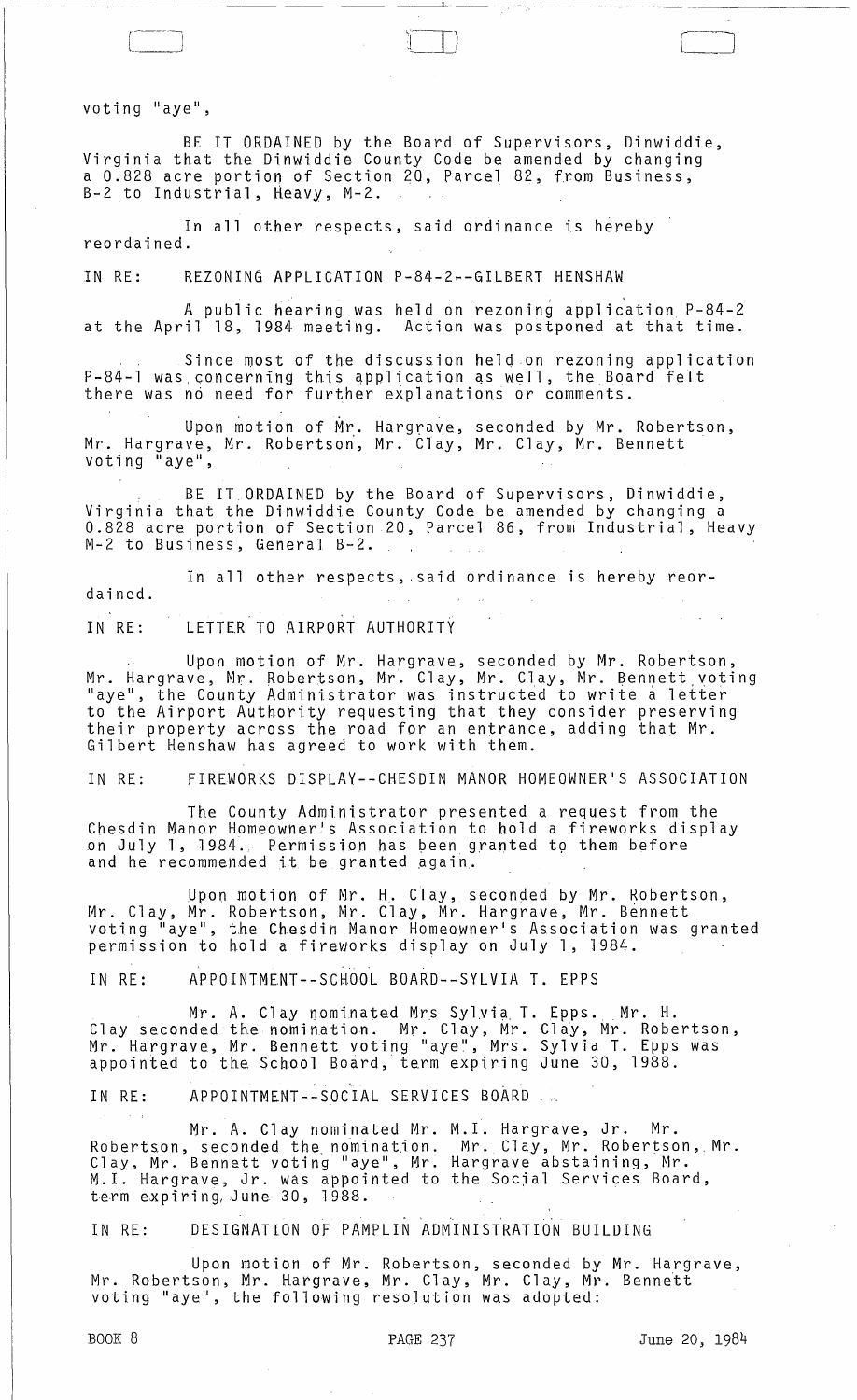WHEREAS, Robert Boisseau Pamplin, a native of Sutherland, graduated from Midway High School, Virginia Polytechnic Institute and State University and completed his post graduate work at Northwestern University; and

WHEREAS, Robert Boisseau Pamplin joined the Georgia Pacific Corporation in 1934, elected President in 1957, elected Chairman of the Board in 1968, and retired in 1976; and

WHEREAS, Robert Boisseau Pamplin whose honors are distinguished and numerous recognizing his nationwide contributions, established the Evelyn Abrahams Scholarship Fund, providing scholarships for deserving recipients at Dinwiddie High School and the former Midway High School and Southside High School; and

WHEREAS, the Board of Supervisors on the 20th day of June, 1984 is desirous of expressing to Robert Boisseau Pamplin appreciation for. his generosity and devotion to public education;

NOW THEREFORE BE IT RESOLVED by the Board of Supervisors of Dinwiddie County, Virginia, that "The County Administration Building" shall be known as liThe Pamplin Administration Building" in honor of Robert Boisseau Pamplin; and

BE IT FURTHER RESOLVED by the Board of Supervisors of Dinwiddie County, Virginia that this resolution be presented to Robert Boisseau Pamplin as a token of the esteem in which he is held by the Board of Supervisors on behalf of the citizens of the County of Dinwiddie.

IN RE: INDUSTRIAL BROCHURE--SELECTION OF HARRISON & LEPHOE

The County Administrator advised the Board that three proposals were received for the County·s industrial brochure: Ashton Mitchell - \$13,050 - Color; Harrison & Lephoe - \$7500 - Color; Ken Scott - \$7400 - Color.

The firms were evaluated on experience, qualifications and cost.

Upon motion of Mr. Robertson, seconded by Mr. Hargrave, Mr. Robertson, Mr. Hargrave, Mr. Clay, Mr. Clay, Mr. Bennett voting "aye", the firm of Harrison & Lephoe was selected to provide an industrial brochure for the County at a total cost of \$7500.

IN RE: RIVER ROAD FARMS, SECTION II--ROAD CONSTRUCTION UPDATE

The Director of Planning briefly reviewed the status of the road construction at River Road Farms, Section II. He explained that the County has taken over the construction because the developer could not finish it.

Upon motton of Mr. Hargrave, seconded by Mr. H. Clay, Mr. Hargrave, Mr. Clay, Mr. Clay, Mr. Robertson, Mr. Bennett voting "aye", the Director of Planning and the County Administrator were authorized to, secure bids to hard surface the road being constructed in River Road Farms, Section II.

IN RE: RECREATION ROAD IMPROVEMENTS

Mr. Hargrave expressed appreciation to the County Administrator for the good job he did on the recreation road improvements.

IN RE: SCREEN FOR HEALTH DEPARTMENT

 $\mathcal{L}$ 

 $\omega_{\rm{max}}$  and  $\omega_{\rm{max}}$ 

Mr. A. Clay asked about the screen door for the reception window at the Health Department. The County Administrator stated it was being looked into but had not been purchased.

 $\sim$   $\sim$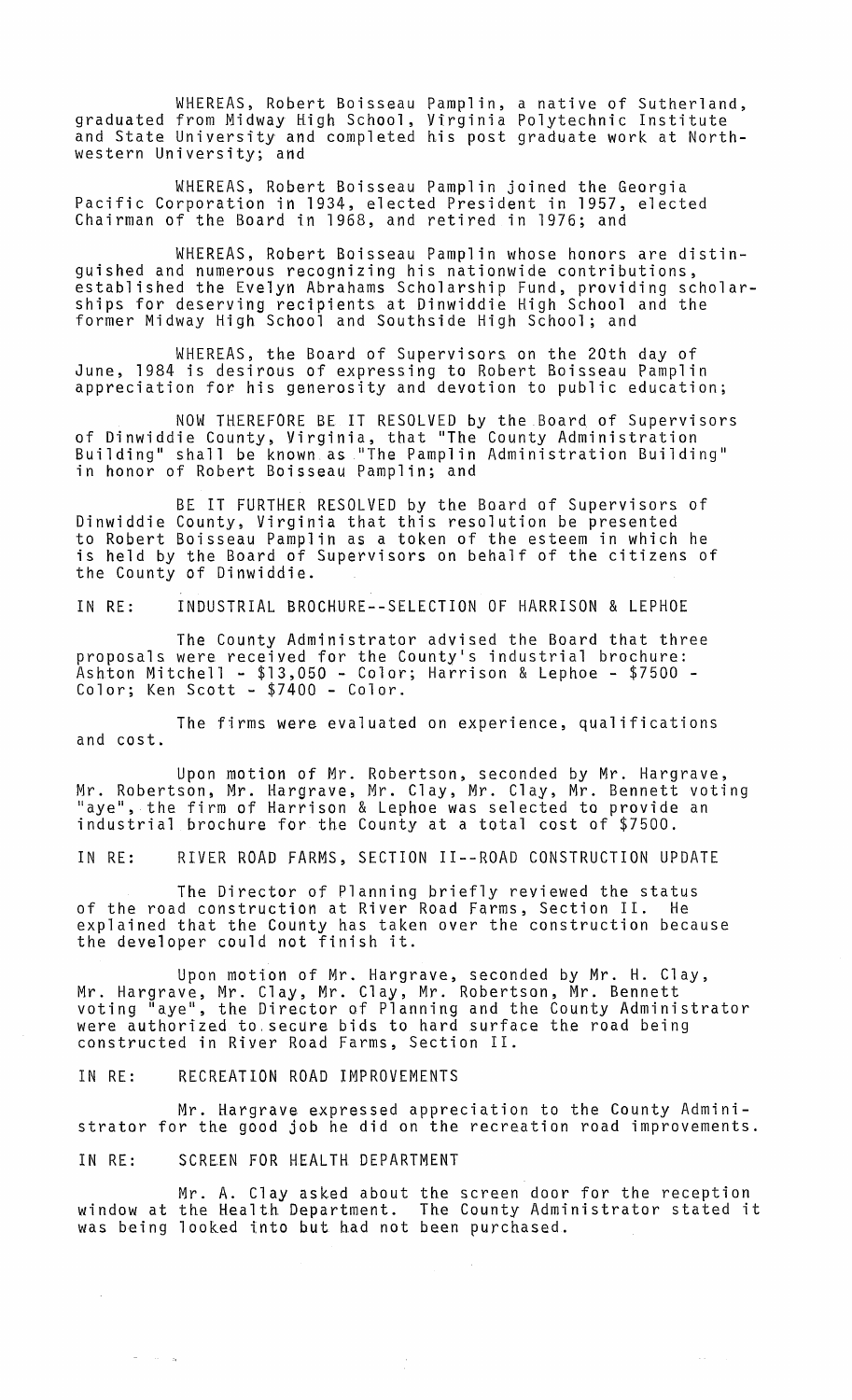## IN RE: AUTHORIZATION TO SIGN REASSESSMENT CONTRACT

 $\Box$ 

Upon motion of Mr. Hargrave, seconded by Mr. Robertson, Mr. Hargrave, Mr. Robertson, Mr. Clay, Mr. Clay, Mr. Bennett<br>voting "aye", the Chairman was authorized to sign the Reassessment Contract with Pearson's Appraisal Service for the 1985 General Reassessment.

## IN RE: EXECUTIVE SESSION

Upon motion of Mr. A. Clay, seconded by Mr. Hargrave, Mr. Clay, Mr. Hargrave, Mr. Clay, Mr. Robertson, Mr. Bennett voting Haye H, pursuant to Sec. 2.1-344l6} of the Virginia Freedom of Information Act, the Board moved into Executive Session at 10:21 P.M. to discuss legal matters. The meeting reconvened into Open Session at 11:15 P.M.

## IN RE: ADJOURNMENT

Upon motion of Mr. Robertson, seconded by Mr. Hargrave, Mr. Robertson, Mr. Hargrave, Mr. Clay, Mr. Clay, Mr. Bennett voting "aye", the meeting was adjourned at 11:16 P.M.

<u>8. 1 Bennett g</u><br>G.S. BENNETT, JRP, CHAIRMAN

 $\ddot{\phantom{a}}$ 

ATTEST: 19/1/1001